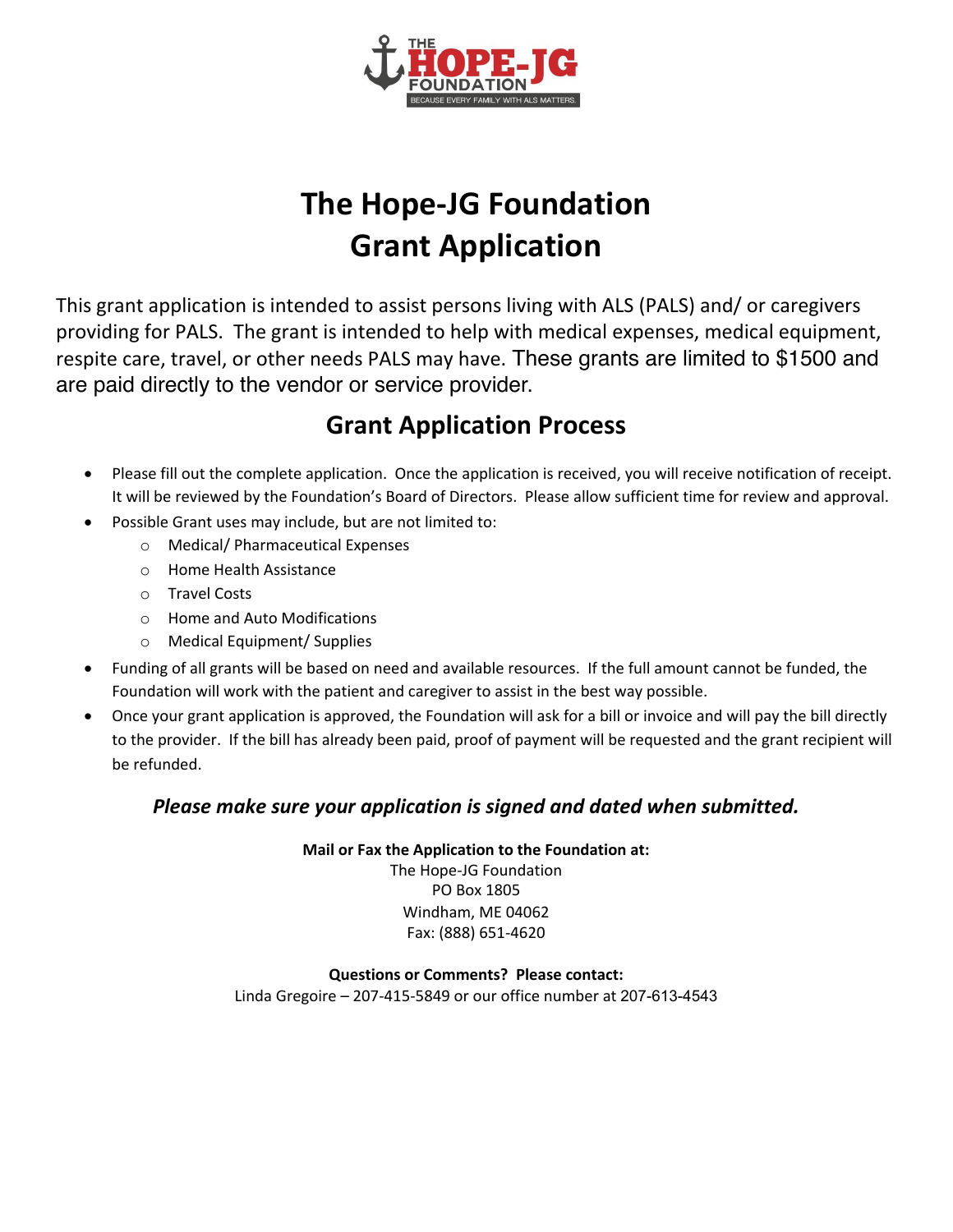## *Grant Application*

Date: \_\_\_\_\_\_\_\_\_\_\_\_\_\_\_\_\_\_\_\_\_\_\_\_\_\_

*PALS Information:*

| Name:                                                                                                                                                                                              |                          |                                                  |  |
|----------------------------------------------------------------------------------------------------------------------------------------------------------------------------------------------------|--------------------------|--------------------------------------------------|--|
| <b>Physical Address:</b>                                                                                                                                                                           |                          |                                                  |  |
| City:                                                                                                                                                                                              | State:                   | Zip:                                             |  |
| Mailing Address (if different from Physical Address):                                                                                                                                              |                          |                                                  |  |
| City:                                                                                                                                                                                              | State:                   | Zip:                                             |  |
| Home Phone:                                                                                                                                                                                        | Cell Phone:              |                                                  |  |
| <b>Email Address:</b>                                                                                                                                                                              |                          |                                                  |  |
| <b>ALS Clinic Name:</b>                                                                                                                                                                            | Neurologist Name:        |                                                  |  |
| Date of Diagnosis:                                                                                                                                                                                 | Date of Birth:           |                                                  |  |
| <b>Grant Amount Requested:</b>                                                                                                                                                                     | Health Insurance Company | Medicare? $\square$<br>Medicaid?<br>$\mathbf{I}$ |  |
| What will this grant funding be used for?                                                                                                                                                          |                          |                                                  |  |
|                                                                                                                                                                                                    |                          |                                                  |  |
|                                                                                                                                                                                                    |                          |                                                  |  |
|                                                                                                                                                                                                    |                          |                                                  |  |
|                                                                                                                                                                                                    |                          |                                                  |  |
|                                                                                                                                                                                                    |                          |                                                  |  |
| Please list any additional sources of funding you have requested to address this need and whether the<br>request was granted, even partially. Please include monetary gifts from family & friends. |                          |                                                  |  |
|                                                                                                                                                                                                    |                          |                                                  |  |
|                                                                                                                                                                                                    |                          |                                                  |  |